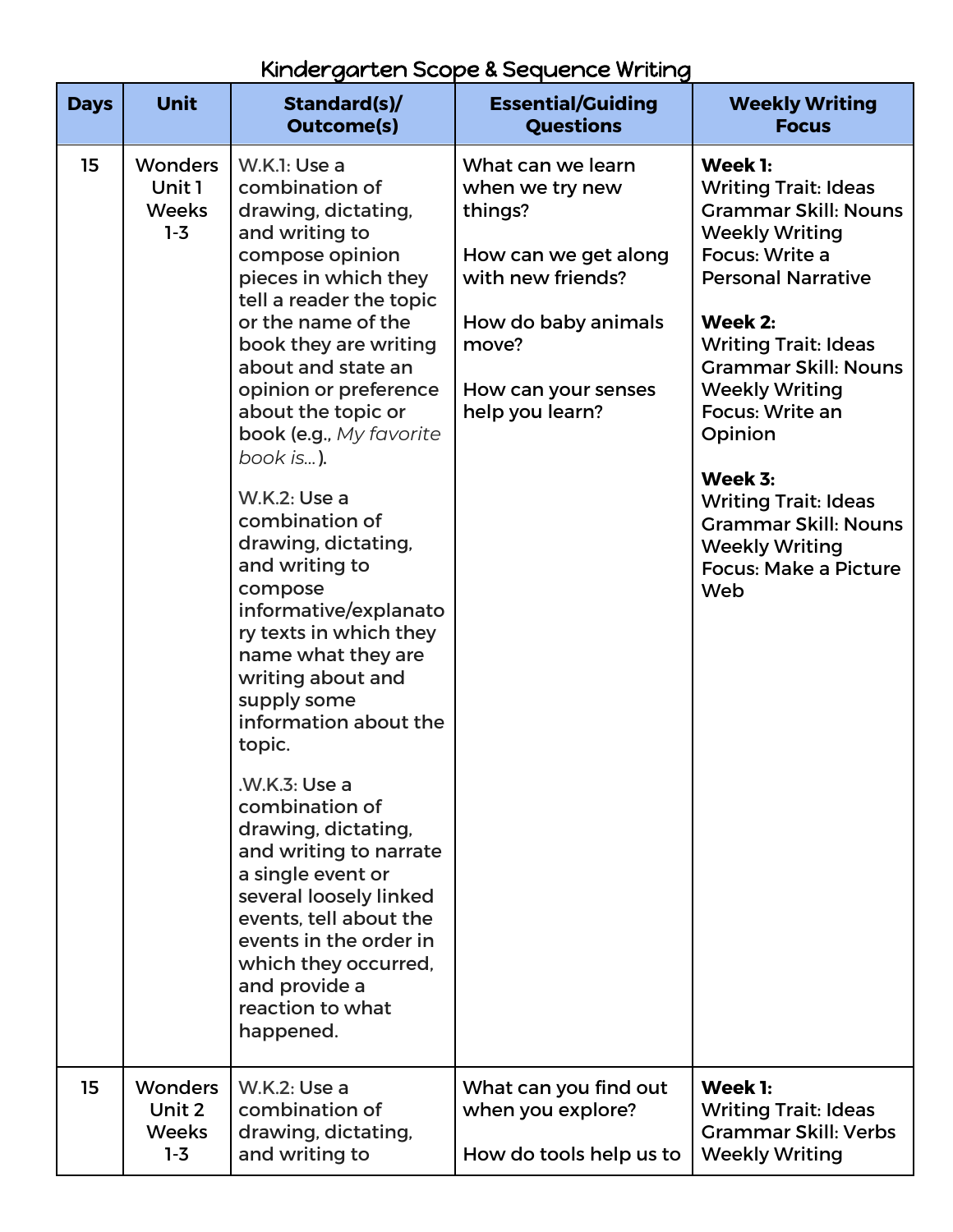|    |                                                     | compose<br>informative/explanato<br>ry texts in which they<br>name what they are<br>writing about and<br>supply some<br>information about the<br>topic.<br>.W.K.3: Use a<br>combination of<br>drawing, dictating,<br>and writing to narrate<br>a single event or<br>several loosely linked<br>events, tell about the<br>events in the order in<br>which they occurred,<br>and provide a<br>reaction to what<br>happened.                                                                                                                     | explore?<br>What shapes do you<br>see around you?<br>What kind of bugs do<br>you know about?                                                                                                              | Focus: Write an<br><b>Explanatory Sentence</b><br>Week 2:<br><b>Writing Trait: Ideas</b><br><b>Grammar Skill: Verbs</b><br><b>Weekly Writing</b><br>Focus: Make a Shape<br>Poster<br>Week 3:<br><b>Writing Trait: Ideas</b><br><b>Grammar Skill: Verbs</b><br><b>Weekly Writing</b><br><b>Focus: Write a Story</b><br>Sentence                                                                                                                                                                                |
|----|-----------------------------------------------------|----------------------------------------------------------------------------------------------------------------------------------------------------------------------------------------------------------------------------------------------------------------------------------------------------------------------------------------------------------------------------------------------------------------------------------------------------------------------------------------------------------------------------------------------|-----------------------------------------------------------------------------------------------------------------------------------------------------------------------------------------------------------|---------------------------------------------------------------------------------------------------------------------------------------------------------------------------------------------------------------------------------------------------------------------------------------------------------------------------------------------------------------------------------------------------------------------------------------------------------------------------------------------------------------|
| 15 | <b>Wonders</b><br>Unit 3<br><b>Weeks</b><br>$1 - 3$ | W.K.1: Use a<br>combination of<br>drawing, dictating,<br>and writing to<br>compose opinion<br>pieces in which they<br>tell a reader the topic<br>or the name of the<br>book they are writing<br>about and state an<br>opinion or preference<br>about the topic or<br>book (e.g., My favorite<br>book is).<br><b>W.K.2: Use a</b><br>combination of<br>drawing, dictating,<br>and writing to<br>compose<br>informative/explanato<br>ry texts in which they<br>name what they are<br>writing about and<br>supply some<br>information about the | What can you learn by<br>going to different<br>places?<br>What rules do we<br>follow in different<br>places?<br>What are the different<br>sounds we hear?<br>What places do you go<br>to during the week? | Week 1:<br><b>Writing Trait:</b><br><b>Sentence Fluency</b><br><b>Grammar Skill:</b><br><b>Sentences Weekly</b><br><b>Writing Focus: Write a</b><br>Sentence<br>Week 2:<br><b>Writing Trait: Ideas</b><br><b>Grammar Skill:</b><br><b>Sentences Weekly</b><br><b>Writing Focus: Write a</b><br><b>Personal Narrative</b><br>Sentence<br>Week 3:<br><b>Writing Trait:</b><br><b>Sentence Fluency</b><br><b>Grammar Skill:</b><br><b>Sentences Weekly</b><br><b>Writing Focus: Write</b><br>an Opinion Sentence |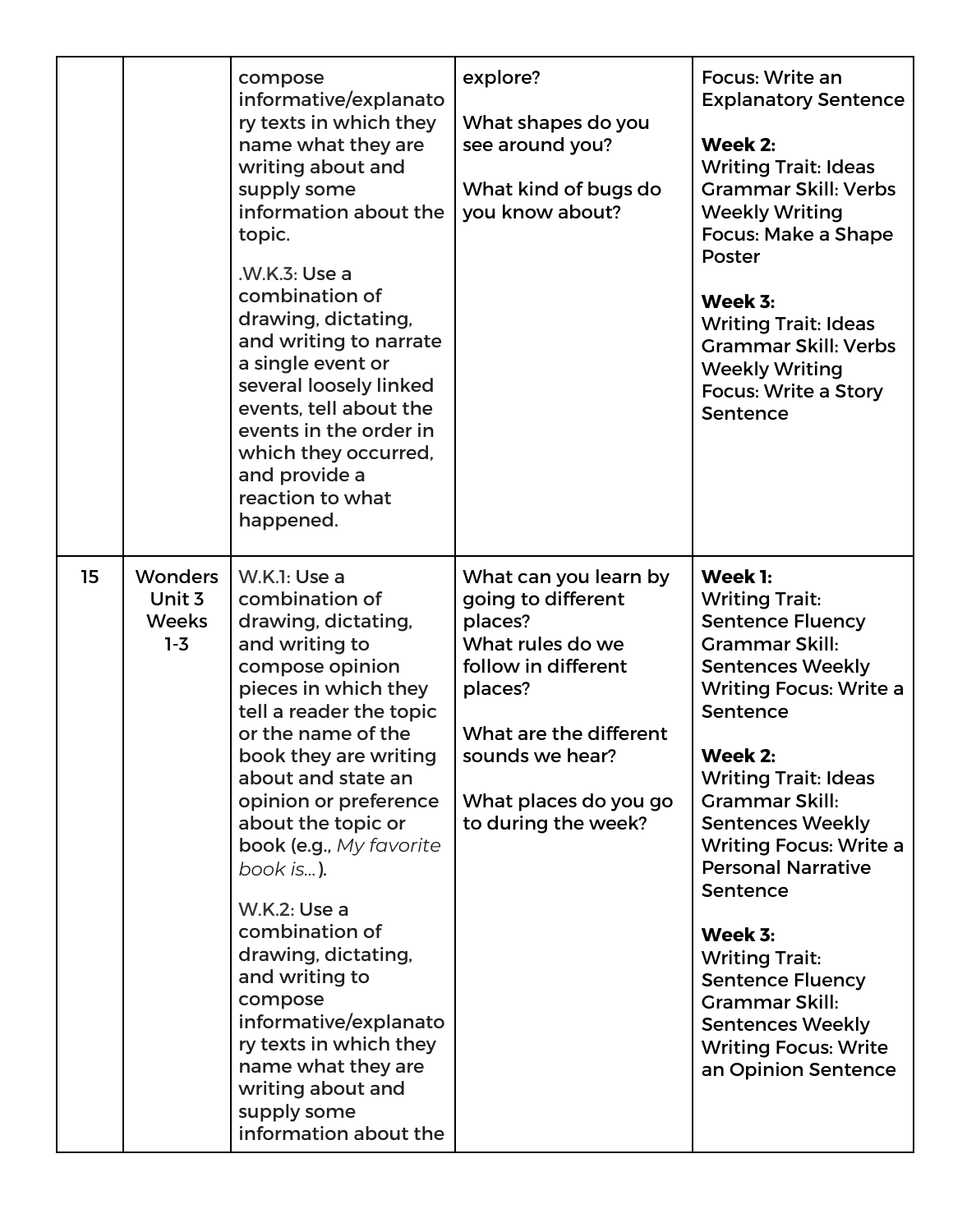|    |                                                     | topic.<br>.W.K.3: Use a<br>combination of<br>drawing, dictating,<br>and writing to narrate<br>a single event or<br>several loosely linked<br>events, tell about the<br>events in the order in<br>which they occurred,<br>and provide a<br>reaction to what<br>happened.                                                                                                                                                                                                                            |                                                                                                                                                                                                                      |                                                                                                                                                                                                                                                                                                                                                                                                                                                                                   |
|----|-----------------------------------------------------|----------------------------------------------------------------------------------------------------------------------------------------------------------------------------------------------------------------------------------------------------------------------------------------------------------------------------------------------------------------------------------------------------------------------------------------------------------------------------------------------------|----------------------------------------------------------------------------------------------------------------------------------------------------------------------------------------------------------------------|-----------------------------------------------------------------------------------------------------------------------------------------------------------------------------------------------------------------------------------------------------------------------------------------------------------------------------------------------------------------------------------------------------------------------------------------------------------------------------------|
| 15 | <b>Wonders</b><br>Unit 4<br><b>Weeks</b><br>$1 - 3$ | W.K.2: Use a<br>combination of<br>drawing, dictating,<br>and writing to<br>compose<br>informative/explanato<br>ry texts in which they<br>name what they are<br>writing about and<br>supply some<br>information about the<br>topic.<br>.W.K.3: Use a<br>combination of<br>drawing, dictating,<br>and writing to narrate<br>a single event or<br>several loosely linked<br>events, tell about the<br>events in the order in<br>which they occurred,<br>and provide a<br>reaction to what<br>happened | What do you know<br>about the people and<br>the places in your<br>neighborhood?<br>What do people use to<br>do their jobs?<br>Who are your<br>neighbors?<br>How can people help to<br>make your community<br>better? | Week 1:<br><b>Writing Trait: Ideas</b><br>Grammar Skill:<br><b>Adjectives Weekly</b><br><b>Writing Focus: Write a</b><br><b>Descriptive Sentence</b><br>Week 2:<br><b>Writing Trait: Word</b><br><b>Choice Grammar</b><br><b>Skill: Adjectives</b><br><b>Weekly Writing</b><br><b>Focus: Write a Menu</b><br>Week 3:<br><b>Writing Trait: Word</b><br><b>Choice Grammar</b><br><b>Skill: Adjectives</b><br><b>Weekly Writing</b><br>Focus: Write an<br><b>Expository Sentence</b> |
| 15 | <b>Wonders</b><br>Unit 5<br><b>Weeks</b><br>$1 - 3$ | W.K.I: Use a<br>combination of<br>drawing, dictating,<br>and writing to<br>compose opinion<br>pieces in which they<br>tell a reader the topic                                                                                                                                                                                                                                                                                                                                                      | What kinds of things<br>can you find growing in<br>nature?<br>What do living things<br>need to grow?                                                                                                                 | <b>Writing Trait:</b><br>Organization<br>Grammar Skill:<br><b>Pronouns Weekly</b><br><b>Writing Focus: Write a</b><br>Poem                                                                                                                                                                                                                                                                                                                                                        |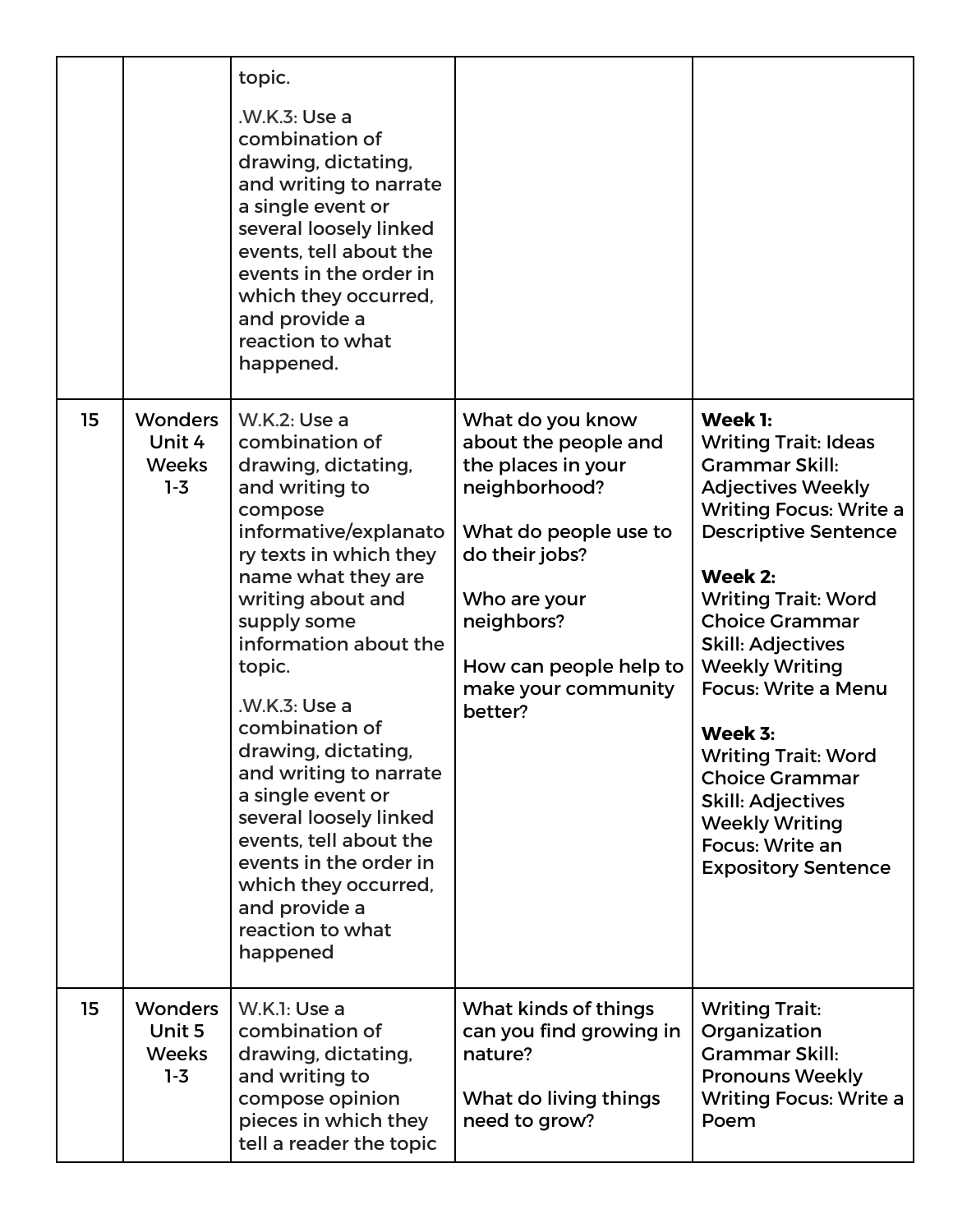|    |                                              | or the name of the<br>book they are writing<br>about and state an<br>opinion or preference<br>about the topic or<br>book (e.g., My favorite<br>book is)<br><b>W.K.2: Use a</b><br>combination of<br>drawing, dictating,<br>and writing to<br>compose<br>informative/explanato<br>ry texts in which they<br>name what they are<br>writing about and<br>supply some<br>information about the<br>topic.<br>.W.K.3: Use a<br>combination of<br>drawing, dictating,<br>and writing to narrate<br>a single event or<br>several loosely linked<br>events, tell about the<br>events in the order in<br>which they occurred,<br>and provide a<br>reaction to what | How do living things<br>change as they grow?<br>What kinds of things<br>grow on a farm?                                                                                          | <b>Writing Trait:</b><br>Organization<br><b>Grammar Skill:</b><br><b>Pronouns Weekly</b><br><b>Writing Focus: Write</b><br>an Opinion About a<br><b>Book</b><br><b>Writing Trait:</b><br>Organization<br><b>Grammar Skill:</b><br><b>Pronouns Weekly</b><br><b>Writing Focus: Write</b><br><b>Story Sentences</b> |
|----|----------------------------------------------|----------------------------------------------------------------------------------------------------------------------------------------------------------------------------------------------------------------------------------------------------------------------------------------------------------------------------------------------------------------------------------------------------------------------------------------------------------------------------------------------------------------------------------------------------------------------------------------------------------------------------------------------------------|----------------------------------------------------------------------------------------------------------------------------------------------------------------------------------|-------------------------------------------------------------------------------------------------------------------------------------------------------------------------------------------------------------------------------------------------------------------------------------------------------------------|
|    |                                              | happened                                                                                                                                                                                                                                                                                                                                                                                                                                                                                                                                                                                                                                                 |                                                                                                                                                                                  |                                                                                                                                                                                                                                                                                                                   |
| 15 | Wonders<br>Unit 6<br><b>Weeks</b><br>$1 - 3$ | W.K.1: Use a<br>combination of<br>drawing, dictating,<br>and writing to<br>compose opinion<br>pieces in which they<br>tell a reader the topic<br>or the name of the<br>book they are writing<br>about and state an<br>opinion or preference<br>about the topic or<br>book (e.g., My favorite<br>book is)                                                                                                                                                                                                                                                                                                                                                 | How do weather and<br>seasons affect us?<br>How are the seasons<br>different?<br>: What happens in<br>different kinds of<br>weather?<br>How can you stay safe<br>in bad weather? | Week 1:<br><b>Writing Trait: Voice</b><br><b>Grammar Skill: Nouns</b><br><b>Weekly Writing</b><br><b>Focus: Write Opinion</b><br><b>Sentences</b><br>Week 2:<br><b>Writing Trait: Voice</b><br><b>Grammar Skill: Nouns</b><br><b>Weekly Writing</b><br>Focus: Write a<br><b>Personal Narrative</b><br>Week 3:     |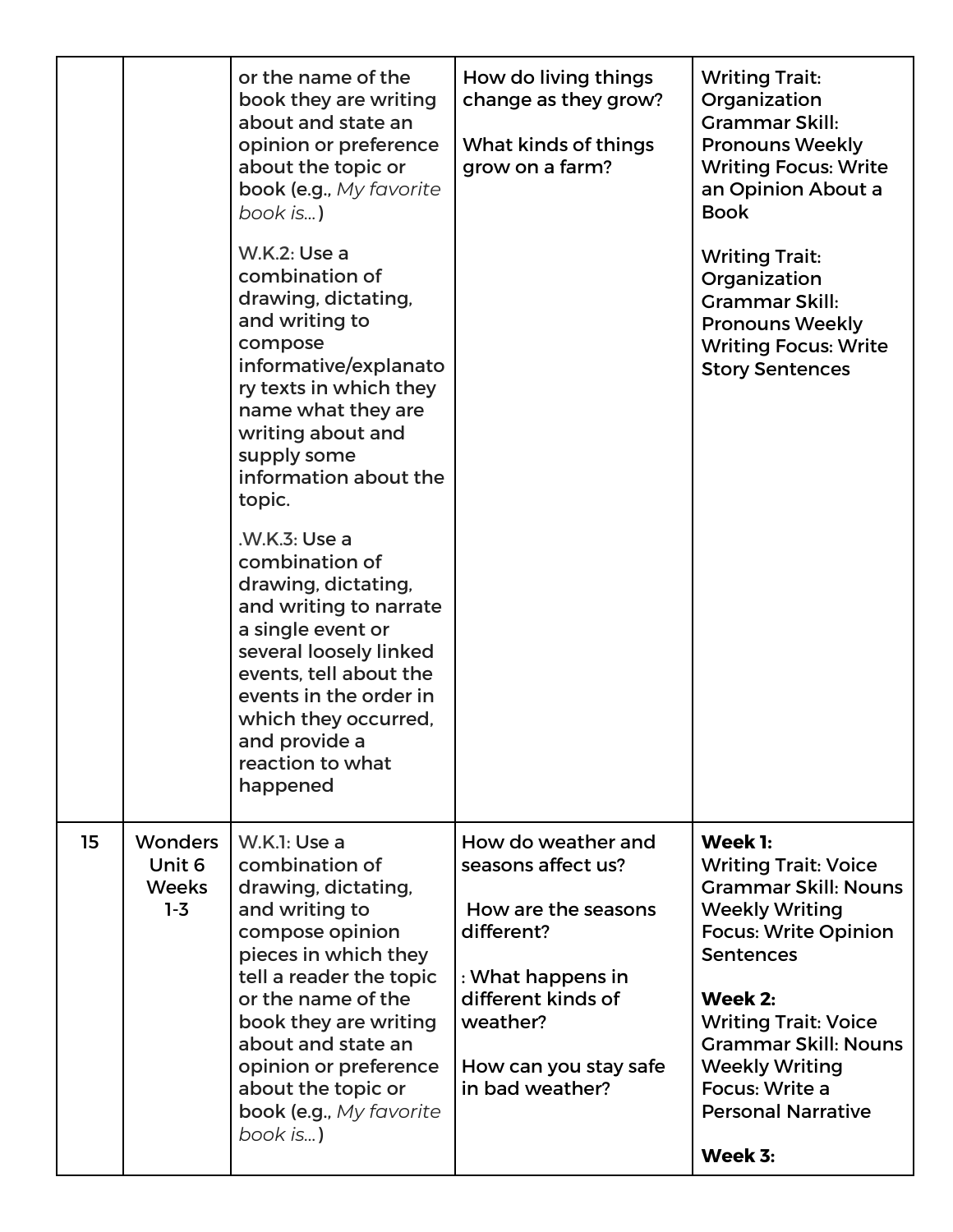|    |                                              | W.K.2: Use a<br>combination of<br>drawing, dictating,<br>and writing to<br>compose<br>informative/explanato<br>ry texts in which they<br>name what they are<br>writing about and<br>supply some<br>information about the<br>topic.<br>.W.K.3: Use a<br>combination of<br>drawing, dictating,<br>and writing to narrate<br>a single event or<br>several loosely linked<br>events, tell about the<br>events in the order in<br>which they occurred,<br>and provide a<br>reaction to what<br>happened |                                                                                                                                                                                             | <b>Writing Trait: Voice</b><br><b>Grammar Skill: Nouns</b><br><b>Weekly Writing</b><br>Focus: Write a<br><b>Weather Report</b>                                                                                                                                                                                                                                                                                                                          |
|----|----------------------------------------------|----------------------------------------------------------------------------------------------------------------------------------------------------------------------------------------------------------------------------------------------------------------------------------------------------------------------------------------------------------------------------------------------------------------------------------------------------------------------------------------------------|---------------------------------------------------------------------------------------------------------------------------------------------------------------------------------------------|---------------------------------------------------------------------------------------------------------------------------------------------------------------------------------------------------------------------------------------------------------------------------------------------------------------------------------------------------------------------------------------------------------------------------------------------------------|
| 15 | Wonders<br>Unit 7<br><b>Weeks</b><br>$1 - 3$ | W.K.1: Use a<br>combination of<br>drawing, dictating,<br>and writing to<br>compose opinion<br>pieces in which they<br>tell a reader the topic<br>or the name of the<br>book they are writing<br>about and state an<br>opinion or preference<br>about the topic or<br>book (e.g., My favorite<br>book is)<br><b>W.K.2: Use a</b><br>combination of<br>drawing, dictating,<br>and writing to<br>compose<br>informative/explanato<br>ry texts in which they<br>name what they are                     | What are different<br>kinds of animals?<br>How are some animals<br>alike and how are they<br>different?<br>How do you take care<br>of different kinds of<br>pets?<br>Where do animals live? | Week 1:<br><b>Writing Trait: Word</b><br><b>Choice Grammar Skill:</b><br><b>Verbs Weekly Writing</b><br>Focus: Write an<br><b>Animal Card</b><br>Week 2:<br><b>Writing Trait: Word</b><br><b>Choice Grammar Skill:</b><br><b>Verbs Weekly Writing</b><br>Focus: Write an<br><b>Explanation</b><br>Week 3:<br><b>Writing Trait: Ideas</b><br><b>Grammar Skill: Verbs</b><br><b>Weekly Writing Focus:</b><br><b>Write Questions and</b><br><b>Answers</b> |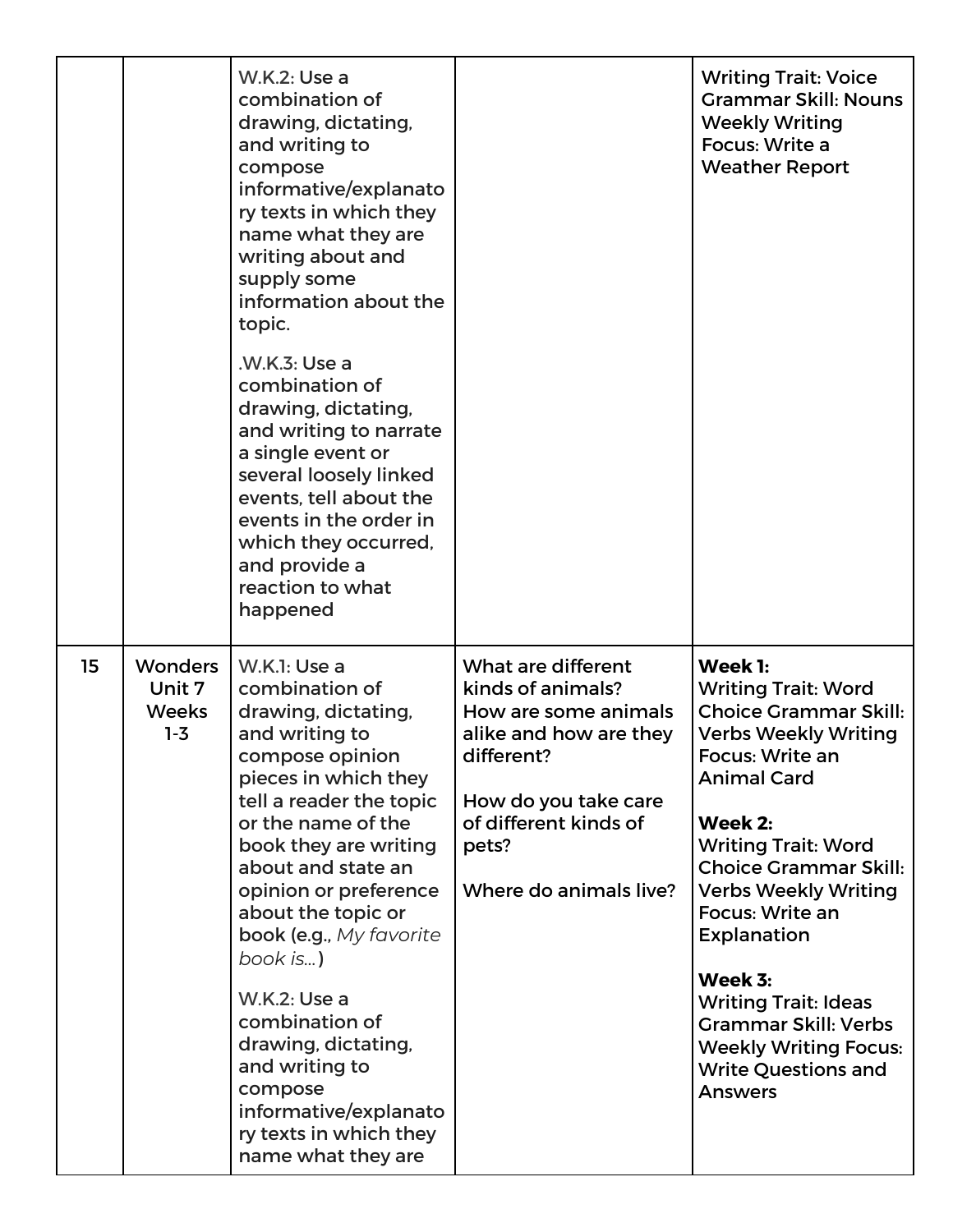|    |                                                     | writing about and<br>supply some<br>information about the<br>topic.<br>.W.K.3: Use a<br>combination of<br>drawing, dictating,<br>and writing to narrate<br>a single event or<br>several loosely linked<br>events, tell about the<br>events in the order in<br>which they occurred,<br>and provide a<br>reaction to what<br>happened                                                                                                                                                                                                                                                                      |                                                                                                                                                                      |                                                                                                                                                                                                                                                                                                                                                                                                                                                                                                                                                                                               |
|----|-----------------------------------------------------|----------------------------------------------------------------------------------------------------------------------------------------------------------------------------------------------------------------------------------------------------------------------------------------------------------------------------------------------------------------------------------------------------------------------------------------------------------------------------------------------------------------------------------------------------------------------------------------------------------|----------------------------------------------------------------------------------------------------------------------------------------------------------------------|-----------------------------------------------------------------------------------------------------------------------------------------------------------------------------------------------------------------------------------------------------------------------------------------------------------------------------------------------------------------------------------------------------------------------------------------------------------------------------------------------------------------------------------------------------------------------------------------------|
| 15 | <b>Wonders</b><br>Unit 8<br><b>Weeks</b><br>$1 - 3$ | W.K.1: Use a<br>combination of<br>drawing, dictating,<br>and writing to<br>compose opinion<br>pieces in which they<br>tell a reader the topic<br>or the name of the<br>book they are writing<br>about and state an<br>opinion or preference<br>about the topic or<br>book (e.g., My favorite<br>book is)<br>W.K.2: Use a<br>combination of<br>drawing, dictating,<br>and writing to<br>compose<br>informative/explanato<br>ry texts in which they<br>name what they are<br>writing about and<br>supply some<br>information about the<br>topic.<br>.W.K.3: Use a<br>combination of<br>drawing, dictating, | Where can you go that<br>is near and far?<br>What can help you go<br>from here to there?<br>What do you know<br>about our country?<br>What do you see in the<br>sky? | Week 1:<br><b>Writing Trait:</b><br><b>Sentence Fluency</b><br><b>Grammar Skill:</b><br>Sentences with<br><b>Prepositions Weekly</b><br><b>Writing Focus: Write a</b><br><b>Personal Narrative</b><br>Week 2:<br><b>Writing Trait:</b><br><b>Sentence Fluency</b><br>Grammar Skill:<br>Sentences with<br><b>Prepositions Weekly</b><br><b>Writing Focus: Write a</b><br><b>Travel Poster</b><br>Week 3:<br><b>Writing Trait:</b><br><b>Sentence Fluency</b><br><b>Grammar Skill:</b><br>Sentences with<br><b>Prepositions Weekly</b><br><b>Writing Focus: Write a</b><br><b>Counting Book</b> |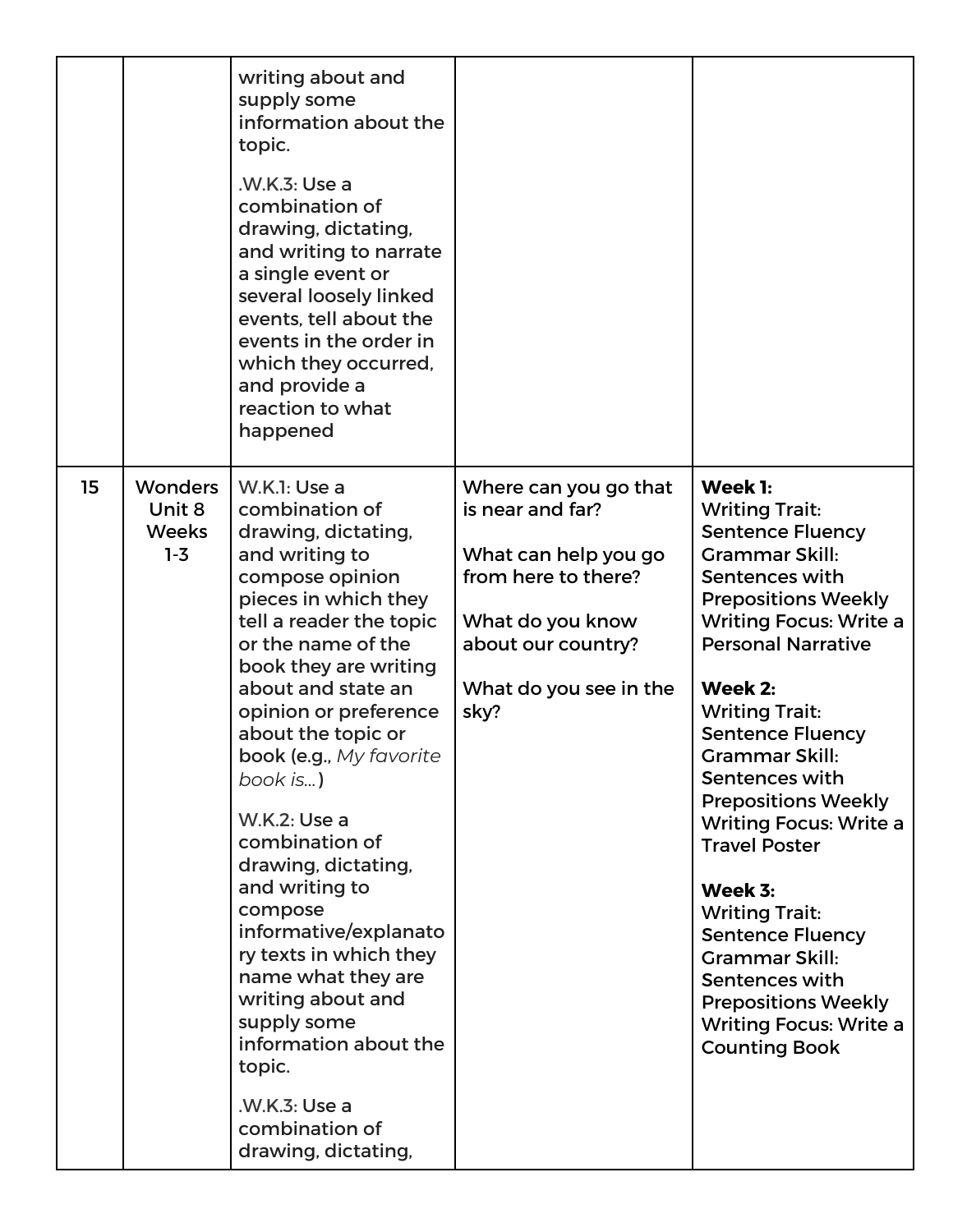|    |                                                     | and writing to narrate<br>a single event or<br>several loosely linked<br>events, tell about the<br>events in the order in<br>which they occurred,<br>and provide a<br>reaction to what<br>happened                                                                                                                                                                                                                                                                                                                                                                                                                                                                                                                                                                                                        |                                                                                                                                                               |                                                                                                                                                                                                                                                                                                                                                                                                                                                                                |
|----|-----------------------------------------------------|-----------------------------------------------------------------------------------------------------------------------------------------------------------------------------------------------------------------------------------------------------------------------------------------------------------------------------------------------------------------------------------------------------------------------------------------------------------------------------------------------------------------------------------------------------------------------------------------------------------------------------------------------------------------------------------------------------------------------------------------------------------------------------------------------------------|---------------------------------------------------------------------------------------------------------------------------------------------------------------|--------------------------------------------------------------------------------------------------------------------------------------------------------------------------------------------------------------------------------------------------------------------------------------------------------------------------------------------------------------------------------------------------------------------------------------------------------------------------------|
| 15 | <b>Wonders</b><br>Unit 9<br><b>Weeks</b><br>$1 - 3$ | W.K.1: Use a<br>combination of<br>drawing, dictating,<br>and writing to<br>compose opinion<br>pieces in which they<br>tell a reader the topic<br>or the name of the<br>book they are writing<br>about and state an<br>opinion or preference<br>about the topic or<br>book (e.g., My favorite<br>book is)<br><b>W.K.2: Use a</b><br>combination of<br>drawing, dictating,<br>and writing to<br>compose<br>informative/explanato<br>ry texts in which they<br>name what they are<br>writing about and<br>supply some<br>information about the<br>topic.<br>.W.K.3: Use a<br>combination of<br>drawing, dictating,<br>and writing to narrate<br>a single event or<br>several loosely linked<br>events, tell about the<br>events in the order in<br>which they occurred,<br>and provide a<br>reaction to what | How do things change?<br>How can you help out<br>at<br>home?<br>What do good citizens<br>do?<br>How can things in<br>nature be<br>used to make new<br>things? | Week 1:<br><b>Writing Trait: Word</b><br><b>Choice Grammar</b><br><b>Skill: Adjectives</b><br><b>Weekly Writing</b><br>Focus: Write an<br><b>Opinion About a</b><br><b>Book</b><br>Week 2:<br>Writing<br>Trait: Organization<br><b>Grammar Skill</b><br><b>Adjectives</b><br><b>Weekly Writing</b><br><b>Focus: Write a Story</b><br>Week 3:<br><b>Writing Trait:</b><br>Organization<br>Grammar Skill:<br><b>Adjectives Weekly</b><br><b>Writing Focus: Write a</b><br>Recipe |